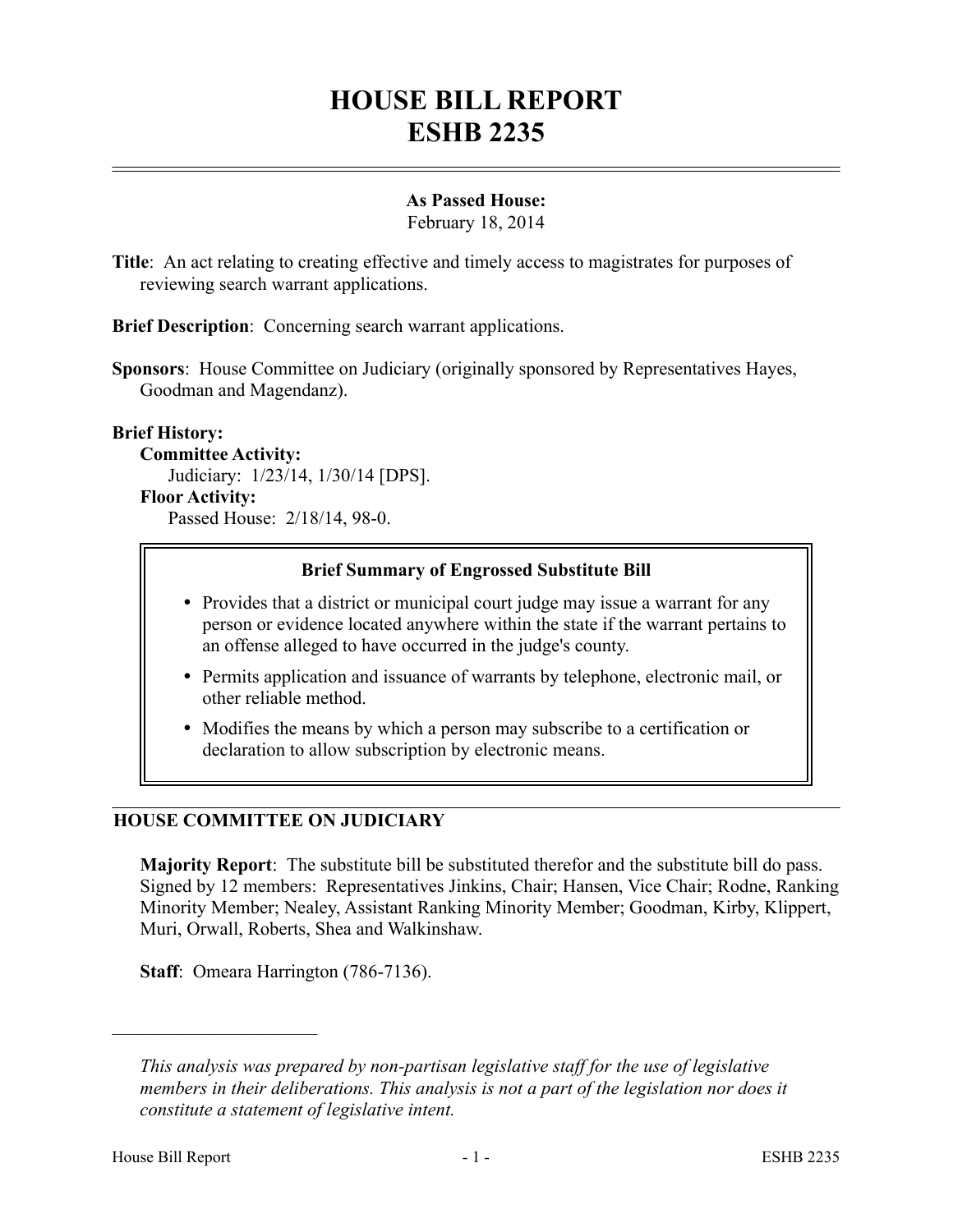# **Background**:

Article I, section 7 of the Washington Constitution provides that "[n]o person shall be disturbed in his private affairs, or his home invaded, without authority of law." The privacy protection embodied in Article I, Section 7 limits the government's authority to conduct searches and seizures. As a general rule, a search or seizure may be conducted only pursuant to a warrant that is based upon probable cause and issued by a detached and neutral magistrate.

Magistrates are judicial officers with the power to issue warrants. By statutory definition, any justice of the Washington Supreme Court, or judge of the court of appeals, superior court, district court, or municipal court is a magistrate. Magistrates of courts with statewide jurisdiction may issue a warrant to be executed anywhere in the state. The warrant issuing authority of a district or municipal court magistrate is limited to warrants for matters that fall within the district or municipal court's jurisdiction.

The requirements and procedures for issuance of warrants are outlined in court rules. These rules provide that a warrant may be issued to search for and seize: (1) evidence of a crime; (2) contraband, the fruits of crime, or things otherwise criminally possessed; (3) weapons or other things by means of which a crime has been committed or reasonably appears about to be committed; or (4) a person for whose arrest there is probable cause, or who is unlawfully restrained. A search warrant may be issued only if the court determines there is probable cause for the issuance of a warrant. When the court is satisfied that probable cause exists, the court must issue a warrant identifying the property or person and naming or describing the person, place, or thing to be searched. The court may issue the warrant directly or may direct an authorized individual to affix the court's signature to the warrant.

An application for a warrant must be supported by a statement establishing the grounds upon which the warrant is based. This statement may be in the form of an affidavit, sworn testimony (which may be delivered telephonically and electronically recorded), or through a certification or declaration. Affidavits and sworn testimony are statements made under oath that place the applicant, who is a police officer or prosecutor, under penalty of perjury when supplying the information that serves as the basis of a warrant. In order for an unsworn certification or declaration to support a warrant application, it must meet the general statutory requirements that give unsworn statements the force and effect of sworn statements. These requirements are that the certification or declaration is in the form of a writing that recites that the statement is certified or declared to be true under penalty of perjury, and is subscribed to by signature.

# **Summary of Engrossed Substitute Bill**:

The scope of local magistrates' power to issue warrants to be executed outside of their courts geographic jurisdiction is outlined. A district or municipal court judge may issue a warrant for any person or evidence located anywhere within the state if the warrant pertains to an offense alleged to have occurred within the district or municipal court judge's county.

Statutory language is adopted that tracks the court rule descriptions of property and persons for which a warrant may be issued. Additional language is included to permit application and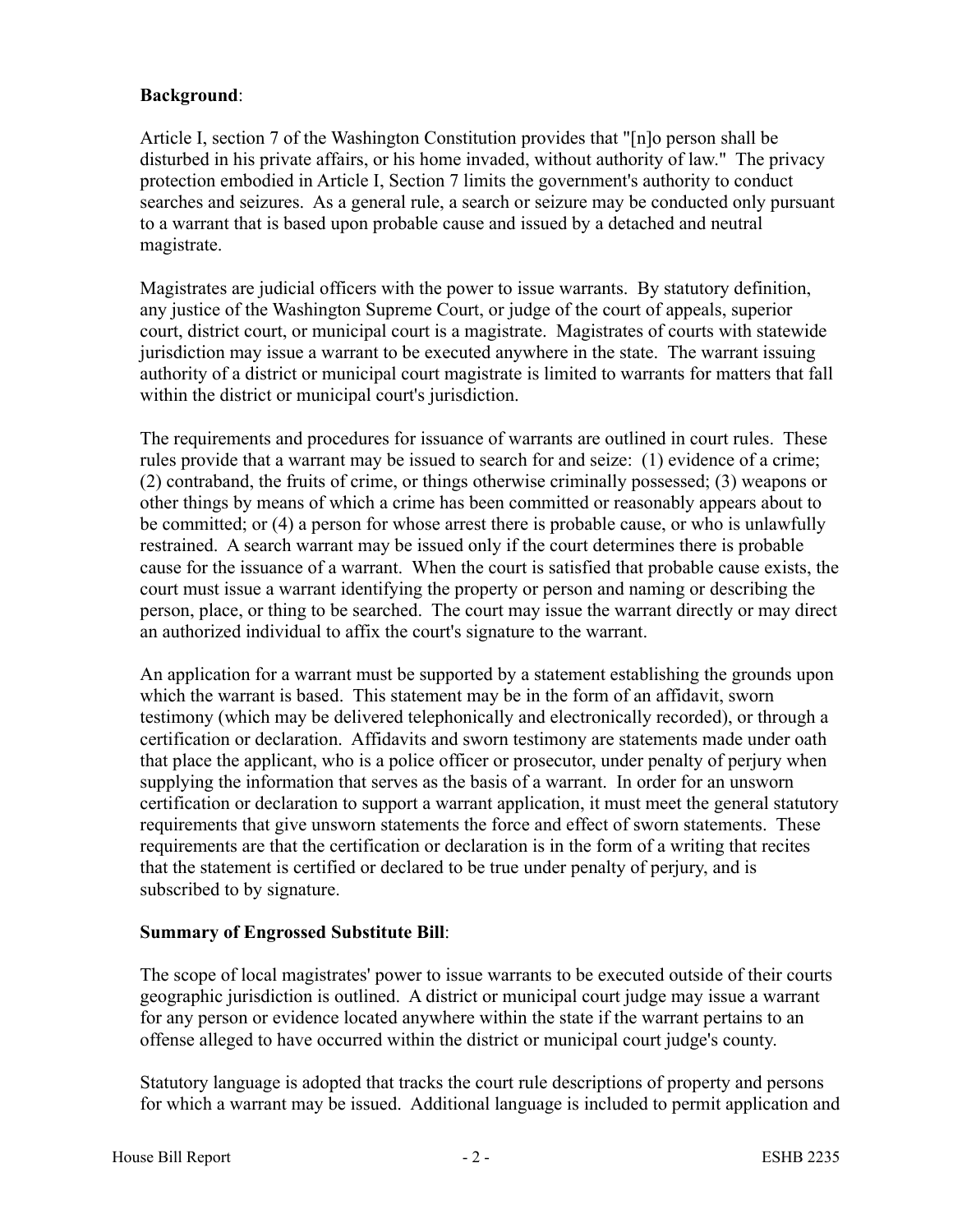issuance of a warrant by electronic or other alternative means. A warrant may be applied for by telephone, electronic mail (e-mail), or other reliable method. Additionally, the magistrate may use telephone, e-mail, or other reliable method to communicate permission to another person to affix the magistrate's signature to the warrant.

The means are expanded by which a certification or declaration may be subscribed to in order to place the person executing the document under penalty of perjury. In addition to subscription by signature, a person may subscribe to an unsworn statement by digital signature or electronic signature. If the person is an attorney, he or she may subscribe electronically in the manner described in the court rule governing electronic filing. If the person is a law enforcement officer, the subscription requirement is satisfied by affixing or logically associating the person's full name, department or agency, and badge or personnel number to an electronically submitted document from an electronic device that is owned, issued, or maintained by a criminal justice agency.

## **Appropriation**: None.

**Fiscal Note**: Not requested.

**Effective Date**: The bill takes effect 90 days after adjournment of the session in which the bill is passed.

## **Staff Summary of Public Testimony**:

(In support) The state and federal supreme courts have ruled that warrants are required in an increasing number of circumstances, including when collecting blood in driving under the influence (DUI) cases. Often, a person will be involved in a DUI-related crash and will be transported to another county for medical care. It is easier for law enforcement to reach judges in the county in which they work, rather than having to contact a judge in the county where the suspect has been transported. There are cases of officers contacting multiple judges and not being able to reach anyone.

Allowing application and issuance of warrants by electronic means will streamline the warrant process, especially when officers are in remote locations or need a warrant in the middle of the night. Officers have computers in their cars. It is often better for a judge to have a written statement to review rather than a telephonic statement, and is better method for preservation of the statement, as recording equipment sometimes fails.

The bill does not change the probable cause standard for obtaining a warrant, or the requirement that warrants must be applied for under penalty of perjury. The bill tracks changes occurring in court rules, allowing application and issuance of a warrant through "any reasonable means"; however a legislative change is needed to amend the perjury statute to acknowledge subscription by electronic transmission.

There may be need for amendments to limit the warrant authority of local courts to immediate and adjacent counties, or to limit the expansion of geographic warrant authority only for elected judges. A technical amendment should be made to change a reference from "law enforcement agency" to "criminal justice agency."